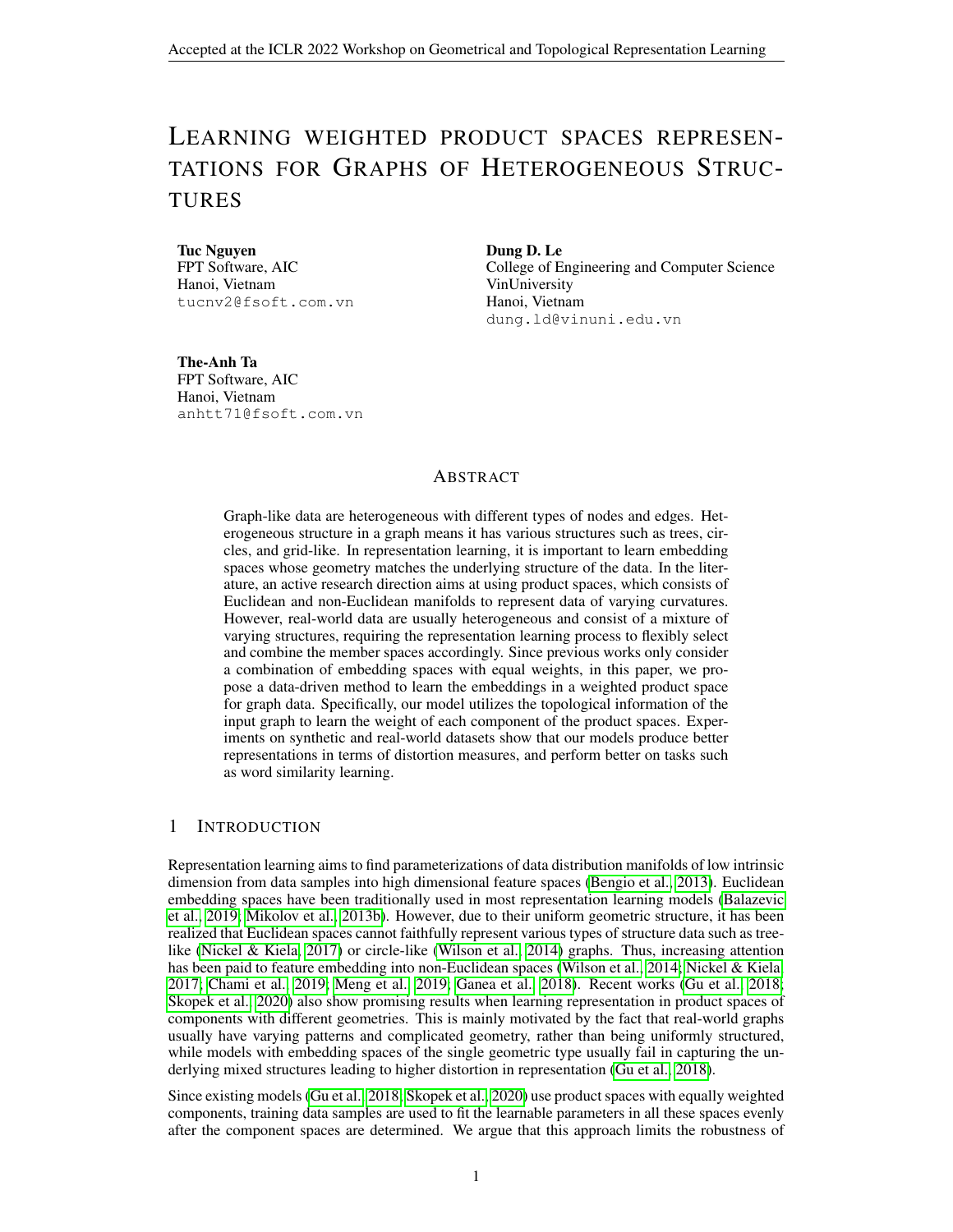models when learning data of mixed geometric structures since all components in product spaces are updated equally, even if the input data have a dominating geometric type compared to others. As a result, it is difficult to appropriately adjust the geometry of product spaces to that of the input graph.

To address this problem, [\(Zhang et al., 2021\)](#page-5-5) recently proposes a method called Switch Spaces which learns to choose a combination of  $K$  components from the total of  $N$  spaces with input specification. Switch Spaces starts with two embedding points, then learns to choose the top  $K$  spaces whose combination is best suited for a specific scoring function. However, with such a gating mechanism [\(Zhang et al., 2021\)](#page-5-5) could be seen as a similarity learning between two graph nodes, thus Switch Spaces cannot capture the overall relation of points from input data.

To deal with this problem, we propose a new data-driven approach with a new scoring mechanism for each component in the product spaces that enables automatic learning of the soft weights for each component space based on the overall structure of the entire input data. More precisely, we introduce a new soft gating mechanism for automatic component spaces weighting and learning the weights of all component spaces from the input graph data. Our method allows us to construct general product spaces with weighted signatures based on given input data, which is capable of learning better representation from data with varying geometric structures.

Our main contributions are summarized in the following. *Firstly,* to our best knowledge, this work is the first one that discusses the problem of learning weighted product spaces from the entire input graph. *Secondly,* we propose a new approach to learn embedding product spaces for representation learning via a soft gating mechanism in Section [2.](#page-1-0) *Thirdly,* we perform experiments on synthetic and real-world datasets to validate our approach in Section [3.](#page-2-0)

## <span id="page-1-0"></span>2 PROPOSED METHOD

In this section, we describe our new approach for adaptively learning weighted product spaces for representation learning. Our goal is to construct product space models that make data with certain patterns be handled by suitable subsets of component spaces. To this end, we introduce a new soft weight gating mechanism. The main idea is to weigh the score for each component in embedding product spaces with specialization to enforce the curvature of the embedding to be approximate to the graph curvature.



Figure 1: Illustration of weighting mechanism in our proposed method. From left to right, for an input graph  $G = (V, E)$ , we use a graph coarsening technique to pool G to produce assignment matrix  $S_{n_l \times n_{l+1}}$ , where  $n_{l+1} = N$  is the number of components in the product space; self multihead attention is then used to capture weight vector  $w \in \mathbb{R}^N$  which is then used to define soft weighted average distortion over all the nodes of  $G$ . We implement the coarsening module with DiffPool in this paper.

**Problem formulation.** Given three types of geometry Euclidean  $(\mathbb{E})$ , Hyperbolic  $(\mathbb{H})$ , and Spherical (S). Let  $M_1, M_2, \ldots, M_N$  be N component spaces where  $M_i \in \{\mathbb{E}, \mathbb{H}, \mathbb{S}\}\$  and  $\dim M_i = b_i$ . The goal is to learn from the input data the weighting scores  $\mathbf{w} = (w_1, \ldots, w_N) \in \mathbb{R}^N$  for each component space such that the embedding of data into  $P = w_1 M_1 \times w_2 M_2 \times \cdots \times w_N M_N$  will have lowest geometric distortion.

Weighting scores and graph coarsening. To find the soft weight for each component space, we use the DiffPool architecture from [\(Ying et al., 2018\)](#page-5-6) to distill topology information from the graph. In particular, let  $S^{(l)} \in \mathbb{R}^{n_l \times n_{l+1}}$  denotes the cluster assigment matrix at pooling layer l. Then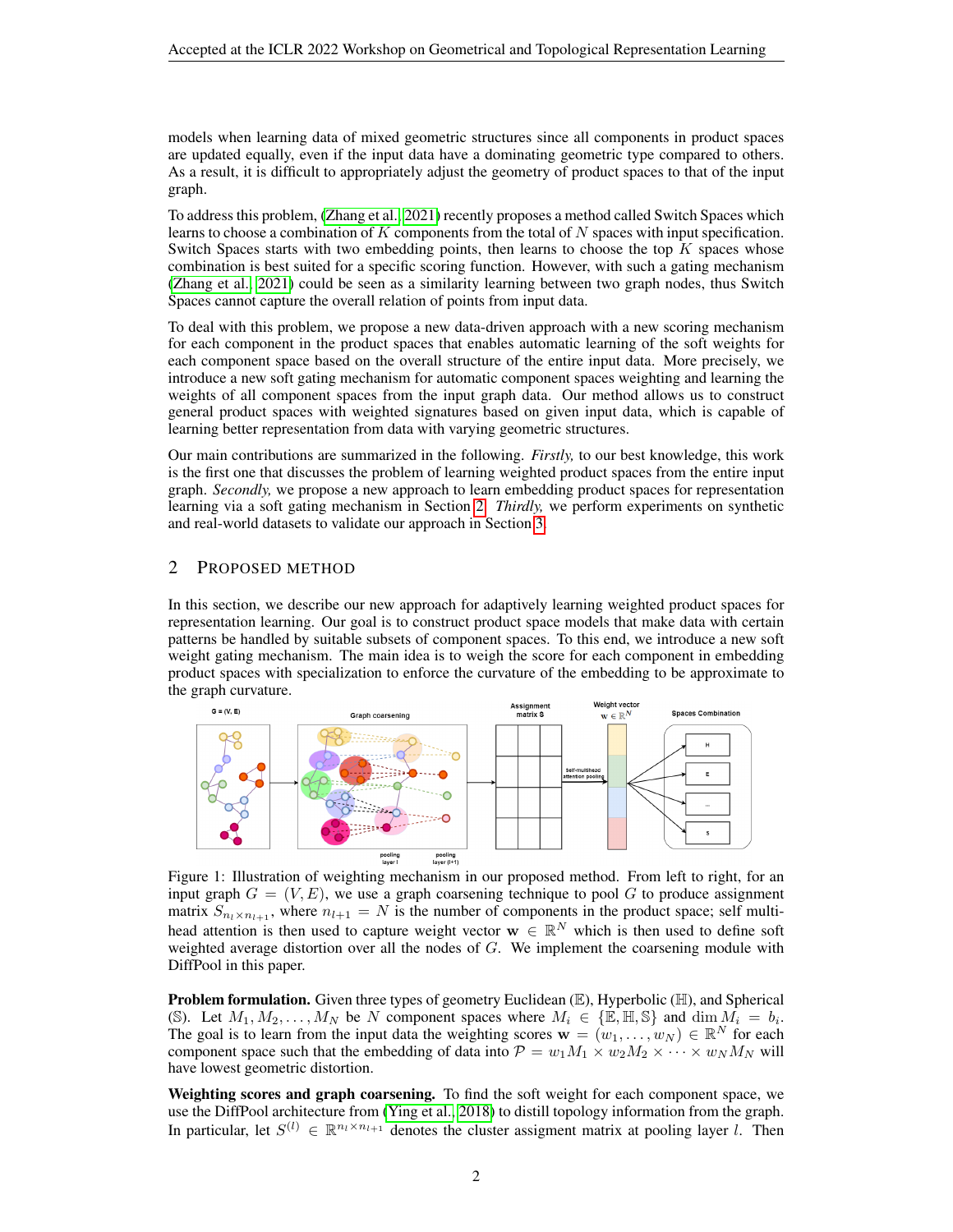| Dim     | Method  | Best model                                                  | Cycle | <b>Tree</b> | <b>Ring of trees</b> |
|---------|---------|-------------------------------------------------------------|-------|-------------|----------------------|
| $d = 3$ | Single  | $\mathbb{H}^3$                                              | 0.163 | 0.0461      | 0.0896               |
|         |         | $\mathbb{S}^3$                                              | 0.009 | 0.16        | 0.11                 |
|         | Product | $\mathbb{H}^2\times\mathbb{S}^1$                            | 0.11  | 0.055       | 0.0632               |
|         | Ours    | $w_1\mathbb{H}^2\times w_2\mathbb{S}^1$                     | 0.104 | 0.051       | 0.058                |
|         |         | $w_1\mathbb{H}^1\times w_2\mathbb{S}^2$                     | 0.116 | 0.046       | 0.0514               |
| $d = 5$ | Single  | $\mathbb{H}^5$                                              | 0.132 | 0.042       | 0.09                 |
|         |         | $\mathbb{S}^5$                                              | 0.011 | 0.14        | 0.13                 |
|         | Product | $\mathbb{H}^2\times\mathbb{S}^3$                            | 0.115 | 0.07        | 0.052                |
|         |         | $\mathbb{H}^2 \times \mathbb{S}^2 \times \mathbb{E}$        | 0.12  | 0.092       | 0.047                |
|         | Ours    | $w_1\mathbb{H}^2\times w_2\mathbb{S}^3$                     | 0.11  | 0.058       | 0.054                |
|         |         | $w_1\mathbb{H}^2\times w_2\mathbb{S}^2\times w_3\mathbb{E}$ | 0.095 | 0.086       | 0.0414               |

<span id="page-2-2"></span>Table 1:  $D_{avg}(\downarrow)$  results on the synthetic datasets.

 $S^{(l)}$  gives a soft assignment of each node at layer l to a cluster at the next layer  $l + 1$ . We treat the number of cluster as a hyperparameter and  $n_{l+1} = N$ . Intuitively, each row of  $S^{(l)}$  shows a soft margin of each node to each component space in  $P$ . After the final pooling layer, we apply a multi-head attention block to get  $w \in \mathbb{R}^N$  which is the average weight of N spaces in P. We refer to [\(Ying et al., 2018\)](#page-5-6) for more detailed information on DiffPool.

**Objective function and optimization.** Let  $w \in \mathbb{R}^N$  is the weight vector of N spaces are captured from [A.3.](#page-8-0) Our total average distortion objective function is defined as:

<span id="page-2-1"></span>
$$
\mathcal{L}(x) = \sum_{1 \le i < j \le n} \left| \left( \frac{d_{\mathcal{P}}(x_i, x_j)}{d_G(X_i, X_j)} \right)^2 - 1 \right| + \lambda \mathcal{L}_{\text{aux}},\tag{1}
$$

where  $d^2_{\mathcal{P}}(x_i, x_j) = \sum^N$  $\sum_{k=1}^{1} w_k \text{dist}^2(x_i^k, x_j^k)$ ,  $d_G$  is the graph distance and  $\mathcal{L}_{\text{aux}}$  is a combinations of the link prediction ( $\mathcal{L}_{LP}$ ) loss and entropy regularization ( $\mathcal{L}_e$ ). More precisely,  $\mathcal{L}_{LP}$  =  $\left\| A^{(l)} - S^{(l)} S^{(l)} \right\|_F$  at each layer *l*, where  $\| \cdot \|_F$  denotes the Frobenius norm, and  $\mathcal{L}_e$  =  $\frac{1}{n}$  $\sum_{n=1}^{n}$  $\sum_{i=1}$  H  $(S_i)$ , where  $H(S_i)$  is the entropy of the row  $i^{th}$  in matrix S. Minimizing  $\mathcal{L}_e$  makes the output cluster assignment for each node close to a one-hot vector so that the membership for each cluster is clearly defined. Our objective function  $\mathcal{L}(x)$  in [\(1\)](#page-2-1) is optimized with the Riemannian gradient descent algorithm from [\(Gu et al., 2018,](#page-4-4) Algorithm 1).

### <span id="page-2-0"></span>3 EXPERIMENTS

#### 3.1 EMBEDDINGS OF SYNTHETIC AND REAL-WORLD DATASETS.

**Metrics and baselines.** We use the average distortion  $D_{avg}$  and mean average precision  $mAP$ metrics whose formulas can be found in [A.4](#page-8-1) to measure the quality of graph embeddings. Pure product spaces [\(Gu et al., 2018\)](#page-4-4) is used as the state-of-the-art baselines for comparison with our models.

Results on synthetic datasets. We first perform experiments of finding the best matching embedding spaces in total dimensions  $d = 3$  and  $d = 5$  for the three synthetic datasets Cycle, Tree, and Ring of trees introduced in [Gu et al.](#page-4-4) [\(2018\)](#page-4-4), each of them is a graph of 40 nodes with canonical geometry. The average distortion results are reported in Table [1.](#page-2-2) Overall, our best models significantly outperform best models from [Gu et al.](#page-4-4) [\(2018\)](#page-4-4) in terms of  $D_{avg}$ . For  $d = 3$ , our method improves upon the pure product model by 18.6% and 16.3% on Ring of trees and Tree datasets, respectively. When  $d = 5$ , our models perform better than the models of [Gu et al.](#page-4-4) [\(2018\)](#page-4-4) on Cycle and Ring of trees by 17.3% and 11.9%, respectively.

Results on real-world datasets. We evaluate the quality of embeddings of our models on two realworld datasets with embeddings into spaces of 10 and 50 total dimensions. The first dataset is *Cs PhDs*, a graph of computer science Ph.D advisor-advisee relationships [\(de Nooy et al., 2011\)](#page-4-5). The second dataset is *Power*, a power distribution network [\(Watts & Strogatz, 1998\)](#page-5-7).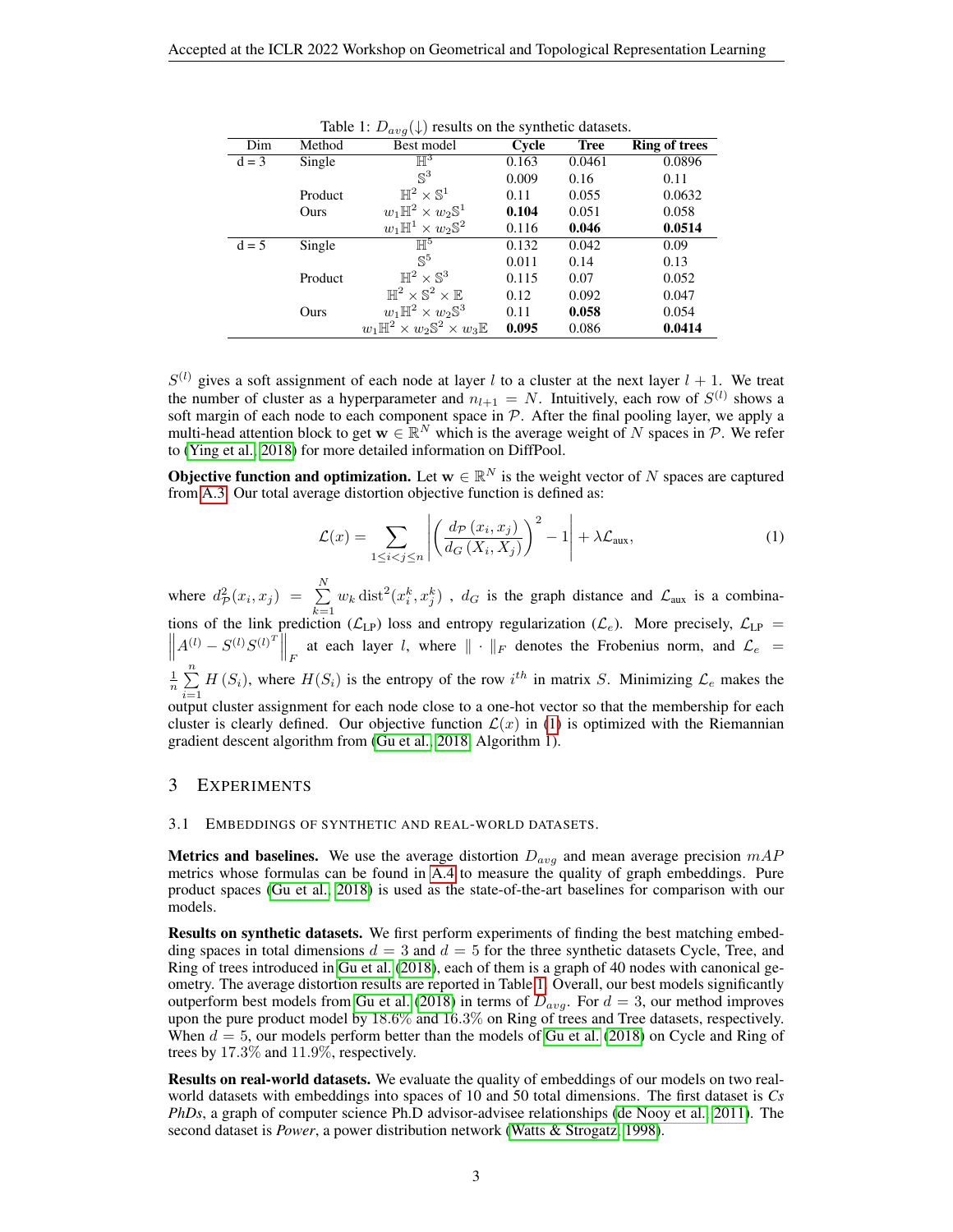| Dim      | Method  | Best model                                                                             | $Cs$ PhDs<br>Power |        |                  |        |
|----------|---------|----------------------------------------------------------------------------------------|--------------------|--------|------------------|--------|
|          |         |                                                                                        | $D_{\text{avg}}$   | mAP    | $D_{\text{avg}}$ | mAP    |
| $d = 10$ | Single  | $\mathbb{H}^{10}$                                                                      | 0.0502             | 0.9310 | 0.0388           | 0.8442 |
|          | Product | $(\mathbb{H}^2)^5$                                                                     | 0.0357             | 0.9694 | 0.0396           | 0.8739 |
|          |         | $\mathbb{H}^5 \times \mathbb{S}^5$                                                     | 0.0529             | 0.9041 | 0.0323           | 0.8850 |
|          | Ours    | $w(\mathbb{H}^2)^5$                                                                    | 0.0301             | 0.9699 | 0.0423           | 0.854  |
|          |         | $w(\mathbb{S}^2)^5$                                                                    | 0.055              | 0.8361 | 0.0402           | 0.894  |
|          |         | $w_1\mathbb{H}^5\times w_2\mathbb{S}^5$                                                | 0.0494             | 0.9231 | 0.0231           | 0.8842 |
| $d = 50$ | Single  | $\mathbb{H}^{50}$                                                                      | 0.091              | 0.881  | 0.0531           | 0.845  |
|          | Product | $(\mathbb{H}^{10})^5$                                                                  | 0.0657             | 0.913  | 0.0501           | 0.869  |
|          |         | $(\mathbb{H}^{10})^2 \times (\mathbb{S}^{10})^2 \times \mathbb{E}^{10}$                | 0.057              | 0.907  | 0.0495           | 0.856  |
|          | Ours    | $w(\dot{\mathbb{H}}^{10})^5$                                                           | 0.062              | 0.932  | 0.0479           | 0.871  |
|          |         | $w(\mathbb{S}^5)^{10}$                                                                 | 0.062              | 0.87   | 0.0648           | 0.871  |
|          |         | $w_1(\mathbb{H}^{10})^3 \times w_2(\mathbb{S}^{10})^2$                                 | 0.059              | 0.9312 | 0.0426           | 0.862  |
|          |         | $w_1(\mathbb{H}^{10})^2 \times w_2(\mathbb{S}^{10})^2$<br>$\times w_3 \mathbb{E}^{10}$ | 0.046              | 0.924  | 0.05             | 0.86   |

<span id="page-3-0"></span>

|  | Table 2: $D_{avg}(\downarrow)$ and $mAP(\uparrow)$ results of on the Cs PhDs and Power datasets. |
|--|--------------------------------------------------------------------------------------------------|
|--|--------------------------------------------------------------------------------------------------|

Results on the Cs PhDs and Power datasets are reported in Tables [2.](#page-3-0) On both dimensions and both datasets, our best models learn better embeddings than the product spaces models of [\(Gu et al.,](#page-4-4) [2018\)](#page-4-4). On the Cs PhDs dataset, our best models improve upon the best models of the pure product space approach [\(Gu et al., 2018\)](#page-4-4) by 15.6% for  $d = 10$ , and 19.3% for  $d = 50$  in terms of average distortion, respectively. Similarly, on the Power dataset, our models outperform best models of [\(Gu et al., 2018\)](#page-4-4) by 28.4% and 13.9% on  $D_{avg}$  for  $d = 10, 50$ , respectively. We provide more experimental results on the quality of embeddings in the Appendix.

For the total embedding dimension  $d = 10$ , our method finds that the optimal weighted product spaces to embed the Power dataset is  $0.83 \mathbb{H}^5 \times 0.16 \mathbb{S}^5$ . The rate between hyperbolic and spherical components is  $0.83: 0.16 \approx 5:1$  which is only possible to capture by our approach.

An heuristics way to estimate the component in the product of model space. The component in the pool of the product spaces is chosen based on the distortion value of a single space on the synthetic and benchmark dataset. For example, Table [1](#page-2-2) witness the best distortion of  $\mathbb{S}^3$  on the Cycle dataset. Thus, we can choose the product of model spaces that has spherical properties as a component in the product of model spaces.

#### 3.2 PERFORMANCE ON THE WORD SIMILARITY TASK

We evaluate our models on applications that require the understanding of the underlying manifold structure with a downstream task of learning word embeddings on the Word Similarity (WS-353) benchmark dataset as in previous works [\(Gu et al., 2018;](#page-4-4) [Leimeister & Wilson, 2018\)](#page-4-6). Our implementation is based on the hyperbolic skip-gram embeddings from [\(Leimeister & Wilson, 2018\)](#page-4-6).

Setup. We use the standard skip-gram model [\(Mikolov et al., 2013a\)](#page-5-8) and extend the loss function to a generic objective suitable for arbitrary manifolds, which is a variant of the objective used in [\(Leimeister & Wilson, 2018\)](#page-4-6). More precisely, given a word  $u$  and a target  $w$  with label  $y = 1$  if w is a context word for u, and  $y = 0$  if it is a negative sample, the model is  $P(y \mid w, u) = \sigma \left( (-1)^{1-y} \left( -\cosh \left( d \left( \alpha_u, \gamma_w \right) \right) + \theta \right) \right).$ 

Word similarity. We measure the Spearman rank correlation  $\rho$  between our scores and annotated ratings on the word similarity datasets WS-353 ([\(Finkelstein et al., 2001\)](#page-4-7))<sup>[1](#page-3-1)</sup>. The results are reported in Table [3.](#page-4-8) In general, our models outperform both the hyperbolic word embeddings of [\(Leimeister](#page-4-6) [& Wilson, 2018\)](#page-4-6) and the pure product space models of [\(Gu et al., 2018\)](#page-4-4) on both total dimension settings.

<span id="page-3-1"></span><sup>1</sup> https://github.com/mfaruqui/eval-word-vectors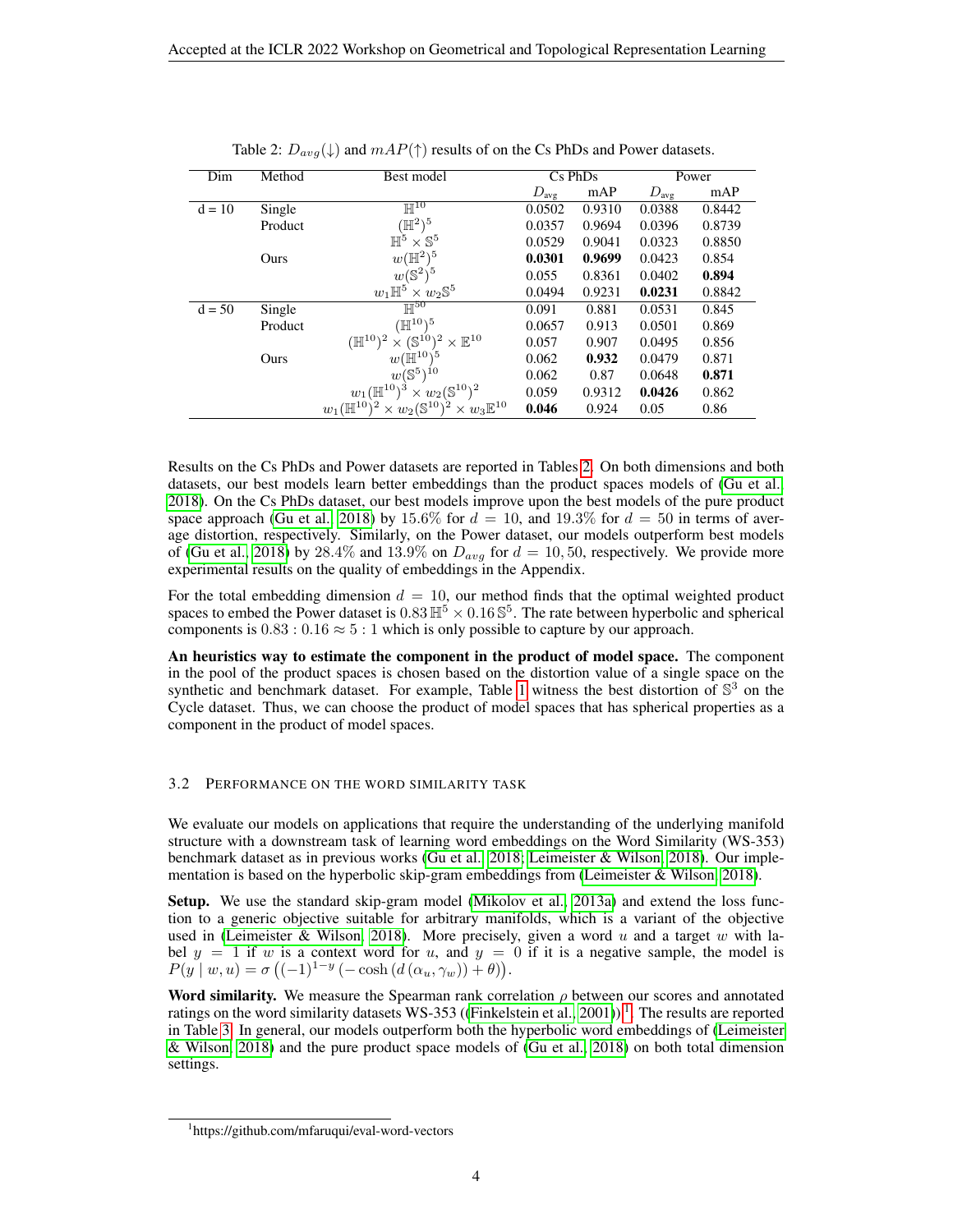| Dim      | Method  | Best model                                                                  | Spearman rank |
|----------|---------|-----------------------------------------------------------------------------|---------------|
| $d = 10$ | Single  | $\mathbb{H}^{10}$                                                           | 0.4412        |
|          | Product | $\mathbb{H}^5 \times \mathbb{H}^5$                                          | 0.4489        |
|          | Ours    | $w_1\mathbb{H}^5\times w_2\mathbb{H}^5$                                     | 0.4510        |
| $d = 50$ | Single  | $\mathbb{H}^{50}$                                                           | 0.6389        |
|          | Product | $({\mathbb H}^{25})^2$                                                      | 0.6421        |
|          |         | $(\mathbb{H}^{10})^5$                                                       | 0.6531        |
|          | Ours    | $w_1(\mathbb{H}^{25}) \times w_2 \mathbb{H}^{25}$<br>$w(\mathbb{H}^{10})^5$ | 0.6506        |
|          |         |                                                                             | 0.6612        |

<span id="page-4-8"></span>Table 3: Spearman rank correlation on the WS-353 dataset.

## 4 CONCLUSION

Real-world data usually have complicated geometric structures which are difficult to capture by embedding into spaces of uniform curvature. We introduce a data-driven method of weighted product spaces for learning better representation. Our models improve both the embedding quality and downstream task performance compared to previous works.

## **REFERENCES**

- <span id="page-4-1"></span>Ivana Balazevic, Carl Allen, and Timothy Hospedales. Multi-relational poincare graph embeddings. ´ *Advances in Neural Information Processing Systems*, 32:4463–4473, 2019.
- <span id="page-4-0"></span>Yoshua Bengio, Aaron Courville, and Pascal Vincent. Representation learning: A review and new perspectives. *IEEE transactions on pattern analysis and machine intelligence*, 35(8):1798–1828, 2013.
- <span id="page-4-2"></span>Ines Chami, Zhitao Ying, Christopher Re, and Jure Leskovec. Hyperbolic graph convolutional neural ´ networks. *Advances in neural information processing systems*, 32:4868–4879, 2019.
- <span id="page-4-10"></span>Ines Chami, Albert Gu, Vaggos Chatziafratis, and Christopher Ré. From trees to continuous embeddings and back: Hyperbolic hierarchical clustering. *arXiv preprint arXiv:2010.00402*, 2020a.
- <span id="page-4-9"></span>Ines Chami, Adva Wolf, Da-Cheng Juan, Frederic Sala, Sujith Ravi, and Christopher Re. Low- ´ dimensional hyperbolic knowledge graph embeddings. *arXiv preprint arXiv:2005.00545*, 2020b.
- <span id="page-4-5"></span>Wouter de Nooy, Andrej Mrvar, and Vladimir Batagelj. Exploratory social network analysis with pajek: Revised and expanded second edition. *Cambridge: Cambridge University Press. Dong, S. B.(1977). A Block–Stodola eigensolution technique for large algebraic systems with nonsymmetrical matrices. International Journal for Numerical Methods in Engineering*, 11(2):247– 267, 2011.
- <span id="page-4-11"></span>Francesco Di Giovanni, Giulia Luise, and Michael Bronstein. Heterogeneous manifolds for curvature-aware graph embedding. *arXiv preprint arXiv:2202.01185*, 2022.
- <span id="page-4-7"></span>Lev Finkelstein, Evgeniy Gabrilovich, Yossi Matias, Ehud Rivlin, Zach Solan, Gadi Wolfman, and Eytan Ruppin. Placing search in context: The concept revisited. In *Proceedings of the 10th international conference on World Wide Web*, pp. 406–414, 2001.
- <span id="page-4-3"></span>Octavian-Eugen Ganea, Gary Bécigneul, and Thomas Hofmann. Hyperbolic neural networks.  $arXiv$ *preprint arXiv:1805.09112*, 2018.
- <span id="page-4-4"></span>Albert Gu, Frederic Sala, Beliz Gunel, and Christopher Re. Learning mixed-curvature representa- ´ tions in product spaces. In *International Conference on Learning Representations*, 2018.
- <span id="page-4-12"></span>Will Hamilton, Zhitao Ying, and Jure Leskovec. Inductive representation learning on large graphs. *Advances in neural information processing systems*, 30, 2017.
- <span id="page-4-6"></span>Matthias Leimeister and Benjamin J Wilson. Skip-gram word embeddings in hyperbolic space. *arXiv preprint arXiv:1809.01498*, 2018.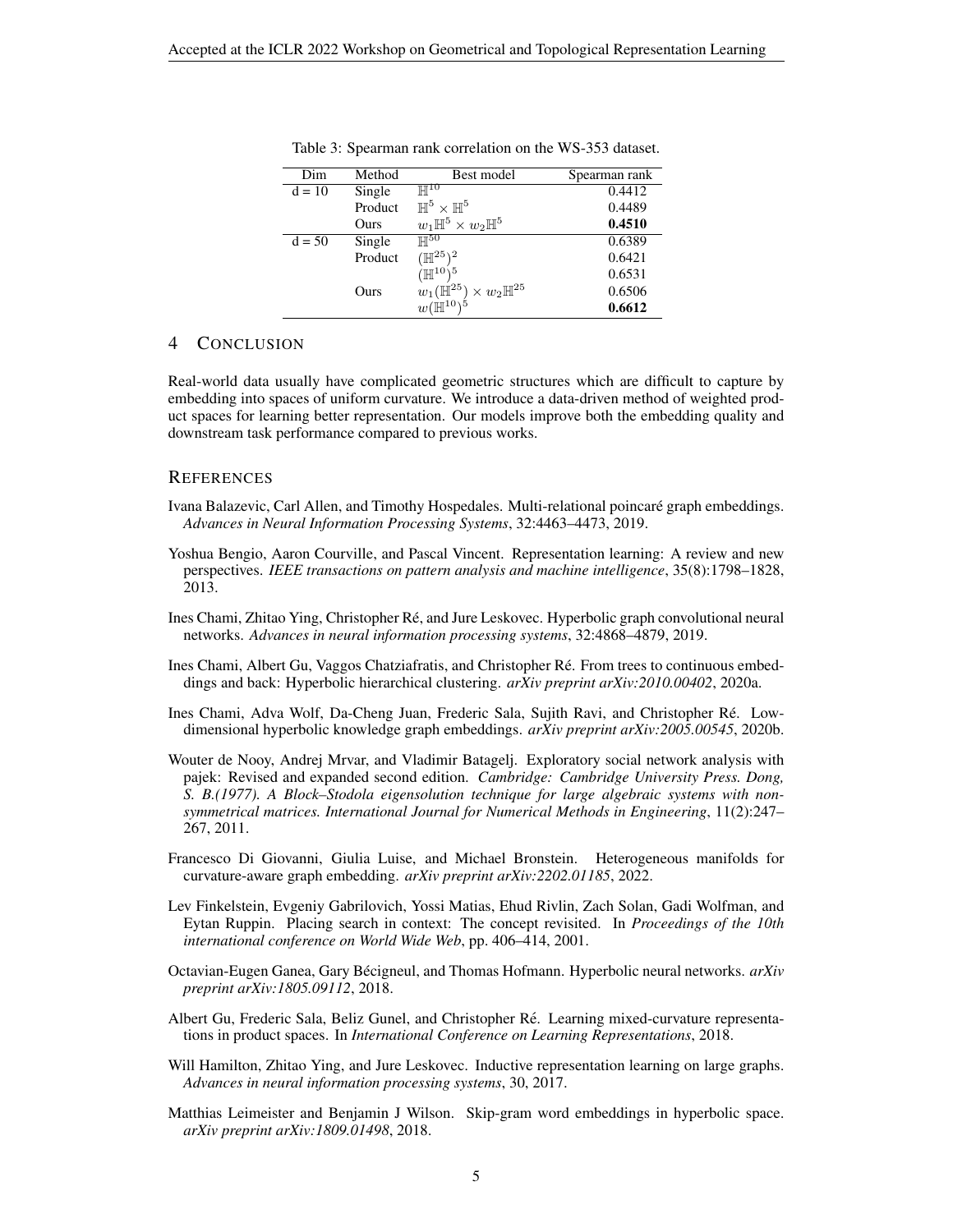- <span id="page-5-11"></span>Qi Liu, Maximilian Nickel, and Douwe Kiela. Hyperbolic graph neural networks. *arXiv preprint arXiv:1910.12892*, 2019.
- <span id="page-5-3"></span>Yu Meng, Jiaxin Huang, Guangyuan Wang, Chao Zhang, Honglei Zhuang, Lance Kaplan, and Jiawei Han. Spherical text embedding. *Advances in Neural Information Processing Systems*, 32:8208– 8217, 2019.
- <span id="page-5-8"></span>Tomás Mikolov, Kai Chen, Greg Corrado, and Jeffrey Dean. Efficient estimation of word representations in vector space. In Yoshua Bengio and Yann LeCun (eds.), *1st International Conference on Learning Representations, ICLR 2013, Scottsdale, Arizona, USA, May 2-4, 2013, Workshop Track Proceedings*, 2013a.
- <span id="page-5-0"></span>Tomas Mikolov, Kai Chen, Greg Corrado, and Jeffrey Dean. Efficient estimation of word representations in vector space. *arXiv preprint arXiv:1301.3781*, 2013b.
- <span id="page-5-1"></span>Maximillian Nickel and Douwe Kiela. Poincare embeddings for learning hierarchical representa- ´ tions. *Advances in neural information processing systems*, 30:6338–6347, 2017.
- <span id="page-5-13"></span>Peter Petersen. *Riemannian geometry*, volume 171. Springer, 2006.
- <span id="page-5-4"></span>Ondrej Skopek, Octavian-Eugen Ganea, and Gary Becigneul. Mixed-curvature variational autoen- ´ coders. In *International Conference on Learning Representations*, 2020.
- <span id="page-5-10"></span>Yi Tay, Luu Anh Tuan, and Siu Cheung Hui. Hyperbolic representation learning for fast and efficient neural question answering. In *Proceedings of the Eleventh ACM International Conference on Web Search and Data Mining*, pp. 583–591, 2018.
- <span id="page-5-9"></span>Lucas Vinh Tran, Yi Tay, Shuai Zhang, Gao Cong, and Xiaoli Li. Hyperml: A boosting metric learning approach in hyperbolic space for recommender systems. In *Proceedings of the 13th International Conference on Web Search and Data Mining*, pp. 609–617, 2020.
- <span id="page-5-7"></span>Duncan J Watts and Steven H Strogatz. Collective dynamics of 'small-world'networks. *nature*, 393 (6684):440–442, 1998.
- <span id="page-5-12"></span>Thomas James Willmore. *An introduction to differential geometry*. Courier Corporation, 2013.
- <span id="page-5-2"></span>Richard C Wilson, Edwin R Hancock, Elżbieta Pekalska, and Robert PW Duin. Spherical and hyperbolic embeddings of data. *IEEE transactions on pattern analysis and machine intelligence*, 36(11):2255–2269, 2014.
- <span id="page-5-6"></span>Zhitao Ying, Jiaxuan You, Christopher Morris, Xiang Ren, Will Hamilton, and Jure Leskovec. Hierarchical graph representation learning with differentiable pooling. *Advances in neural information processing systems*, 31, 2018.
- <span id="page-5-5"></span>Shuai Zhang, Yi Tay, Wenqi Jiang, Da-cheng Juan, and Ce Zhang. Switch spaces: Learning product spaces with sparse gating. *arXiv preprint arXiv:2102.08688*, 2021.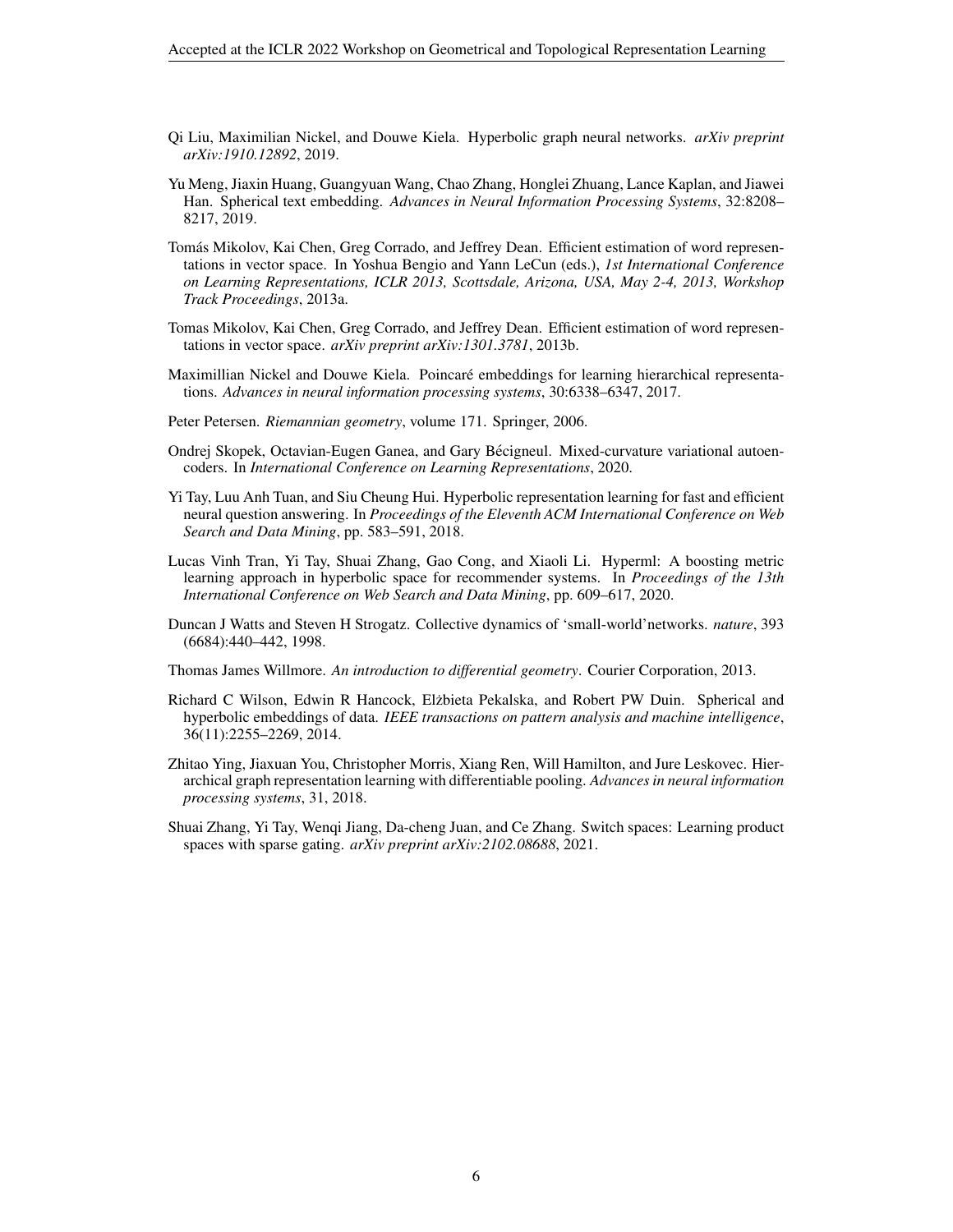| <b>Notation</b>                                   | <b>Explanations</b>                                                                                 |
|---------------------------------------------------|-----------------------------------------------------------------------------------------------------|
| $\overline{f}$                                    | an embedding                                                                                        |
| D(f)                                              | the distortion fidelity measure of the embedding $f$                                                |
| mAP(f)                                            | the mean average precision fidelity measure of the embedding $f$                                    |
| G                                                 | a graph with $V$ nodes and $E$ edges                                                                |
| $\boldsymbol{n}$                                  | is the number of nodes in the graph $G$                                                             |
| a, b                                              | nodes in a graph                                                                                    |
| $\mathcal{N}_a$                                   | neighborhood around node $a$ in a graph                                                             |
| $\mathcal{R}_{a,b}$                               | the smallest set of closest points to node $\alpha$ in an embedding $f$ that contains node $\delta$ |
| $\boldsymbol{M}$                                  | is an Riemanninan manifold when equipped with a metric $g$                                          |
| $\, p \,$                                         | $p \in M$ is a point in a manifold M                                                                |
| $T_pM$                                            | the tangent spaces of point $p$ in $M$                                                              |
| g                                                 | is an metric defining an inner product on $T_pM$                                                    |
| $\mathbb{E}^d$                                    | $d$ -dimensional Euclidean space                                                                    |
| $\mathbb{S}^d$                                    | d-dimensional Spherical space                                                                       |
| $\mathbb{H}^d$                                    | $d$ -dimensional Hyperbolic space                                                                   |
| $\mathcal{P}$                                     | product manifold including spherical, euclidean and hyperbolic components                           |
| $Exp_x(v)$                                        | the exponential map at point $x$ of tangent vector $v$                                              |
| $d_E$                                             | metric distance between two points in Euclidean space                                               |
| $d_H$                                             | metric distance between two points in Hyperbolic space                                              |
| $d_S$                                             | metric distance between two points in Spherical space                                               |
| $d_G$                                             | metric distance between two points in a graph $G$                                                   |
| K(x, y)                                           | the sectional curvature for a subspace spanned by linearly independent $x, y \in T_pM$              |
| .І                                                | is the diagonal matrix which is used in the Minkowski inner product                                 |
| acosh()                                           | is the inverse hyperbolic cosine function                                                           |
| arccos()                                          | is the inverse cosine function                                                                      |
| $A \in \mathbb{R}^{n \times n}$                   | is a graph adjacency matrix of graph $G$                                                            |
| X                                                 | is initial embedding for all the node in graph $G$                                                  |
| <b>GNN</b>                                        | a graph neural network model with inputs are $A, X$                                                 |
| Ζ                                                 | the embedding matrix which is achieved from a GNN model                                             |
| Z'                                                | the coarsened embedding matrix which is achieved from a GNN model                                   |
| $  p  _2$                                         | $l_2$ norm of vector $p$                                                                            |
| $S_{n_l \times n_{l+1}}^{(l)}$                    | is a soft assignment matrix at layer l                                                              |
| H                                                 | is the entropy function                                                                             |
| deg(a)                                            | is the degree of node $a$ in undirected graph $G$                                                   |
| $\mathbf{w} = (w_1, \dots, w_N) \in \mathbb{R}^N$ | is the weighted score to each of the given components in the product of model space.                |

Table 4: Notations.

## A APPENDIX

## A.1 RELATED WORK

In recent years, learning representation in non-Euclidean spaces has gained increasing interest. For example, hyperbolic representation learning has shown state of the art performance on a number of tasks such as taxonomic entities modeling [\(Nickel & Kiela, 2017\)](#page-5-1), network embeddings [\(Nickel &](#page-5-1) [Kiela, 2017\)](#page-5-1), recommender systems [\(Vinh Tran et al., 2020\)](#page-5-9), question answering [\(Tay et al., 2018\)](#page-5-10), knowledge graphs completion [\(Balazevic et al., 2019;](#page-4-1) [Chami et al., 2020b\)](#page-4-9), graph-related classification [\(Chami et al., 2019;](#page-4-2) [Liu et al., 2019\)](#page-5-11), similarity-based hierarchical Clustering [\(Chami et al.,](#page-4-10) [2020a\)](#page-4-10). Hyperbolic space is better for the embedding of trees and excels in modeling hierarchical structures [\(Chami et al., 2020a\)](#page-4-10), while spherical space is a more suitable choice for directional similarity modeling and data with cyclical structure [\(Meng et al., 2019;](#page-5-3) [Wilson et al., 2014\)](#page-5-2). Recent works have applied spherical spaces in text embeddings [\(Meng et al., 2019\)](#page-5-3), texture mapping [\(Wilson et al., 2014\)](#page-5-2), time-warping functions embedding [\(Wilson et al., 2014\)](#page-5-2). As discussed above, different spaces have their own special geometric feature, and the choice of embedding spaces depends on the characteristics of the data.

The quality of such feature embeddings crucially depends on whether the geometry of the space matches that of the graph. Euclidean spaces are often a poor choice for many types of real-world graph data, where one encounters hierarchical structure and power-law degree distribution due to negative curvature are linked to negative curvature [\(Chami et al., 2020a\)](#page-4-10). In particular, recent works [\(Chami et al., 2020b;](#page-4-9) [Gu et al., 2018;](#page-4-4) [Zhang et al., 2021\)](#page-5-5) show that hyperbolic spaces and more general manifolds, such as products of constant-curvature spaces and matrix manifolds, are advan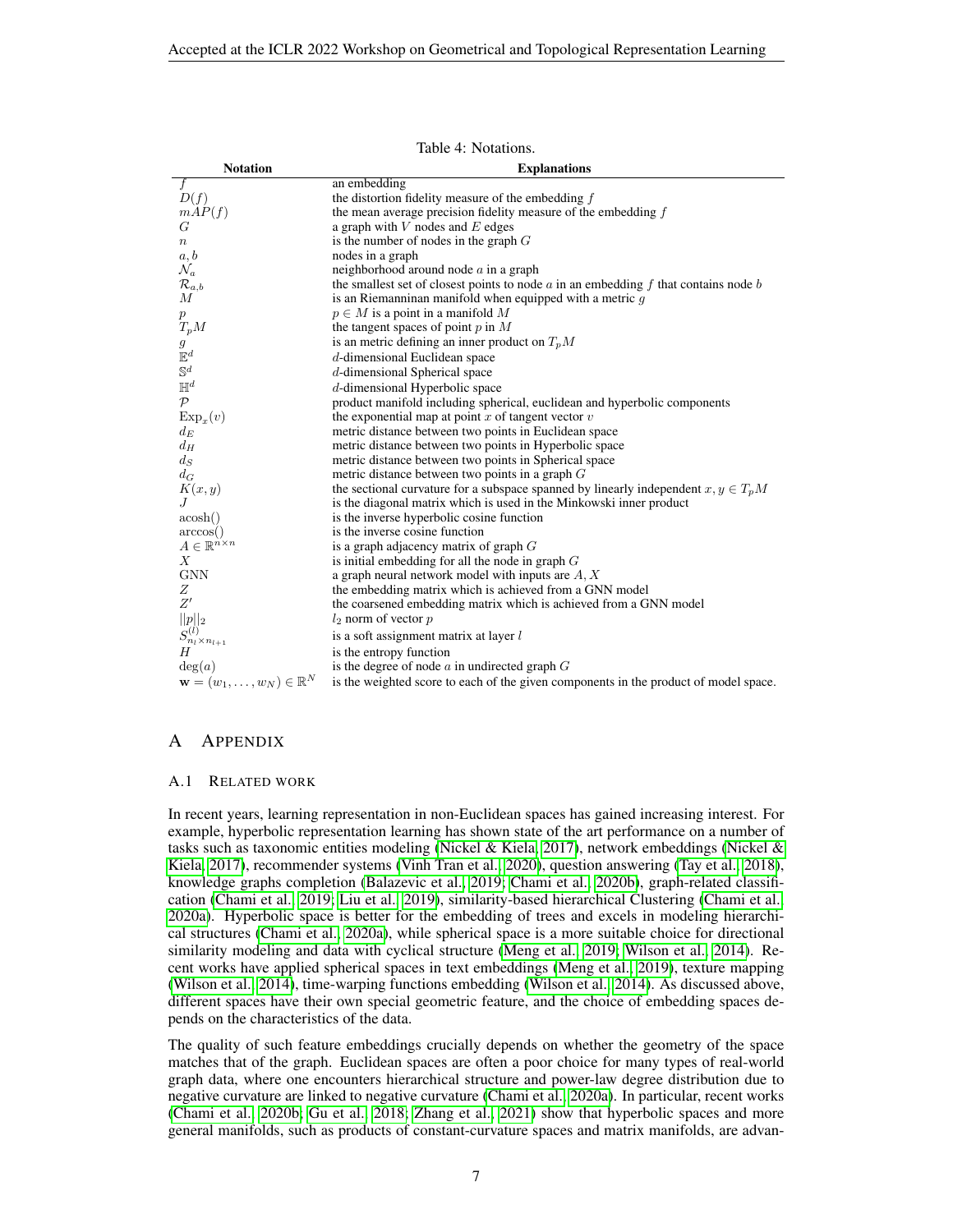tageous to approximate better capture from graphs. A product space is a direct product of embedding spaces with heterogeneous curvature (e.g., Euclidean space, hyperbolic space, spherical space, etc.) [\(Zhang et al., 2021;](#page-5-5) [Gu et al., 2018\)](#page-4-4). Each component of product space has a constant curvature while the curvature of product space is the sum of curvatures of components which is still constant [\(Di Giovanni et al., 2022\)](#page-4-11), which makes it possible to capture a wider range of curvatures with lower distortion than a single space. Theoretically, product space is well-suited for modeling real-world data with a mixture of structures. Empirically, product spaces have demonstrated their efficacy in graph reconstruction [\(Gu et al., 2018\)](#page-4-4), wording embedding with low dimensions [\(Gu et al., 2018\)](#page-4-4).

### A.2 BACKGROUND

**Embeddings.** For metric spaces U, V equipped with distances  $d_U, d_V$ , an embedding is an injective continuous map  $f: U \to V$ . The quality of an embedding is measured by various fidelity measures. A standard measure is the *average distortion*  $D_{\text{avg}}(f)$ . The distortion of a pair of points  $a, b$  is

$$
\left| \left( \frac{d_V(f(a), f(b))}{d_U(a, b)} \right)^2 - 1 \right|
$$
, and  $D_{avg}(f)$  is the average distortion over all pairs of points.

Distortion is a global metric; it considers the explicit value of all distances. At the other end of the global-local spectrum of fidelity measures are the *mean average precision* (mAP), which applies to unweighted graphs. Let  $G = (V, E)$  be a graph and node  $a \in V$  have neighborhood  $\mathcal{N}_a = \{b_1, \dots, b_{\text{deg}(a)}\}$ , where  $\text{deg}(a)$  is the degree of a. In the embedding f, define  $R_{a,b_i}$  to be the smallest ball around  $f(a)$  that contains  $b_i$  which means  $R_{a,b_i}$  is the smallest set of nearest points re-

quired to retrieve the  $i^{th}$  neighbor of a in f. Thus, define  $\text{mAP}(f) = \frac{1}{|V|} \sum_{i=1}^{n}$ a∈V  $\frac{1}{\deg(a)}$  $\sum_{i=1}^{\lvert \mathcal{N}_a \rvert}$  $i=1$  $|\mathcal{N}_a \cap R_{a,b}|$  $\frac{|N_a|\,|R_{a,b_i}|}{|R_{a,b_i}|}.$ 

 $mAP(f)$  is a ranking-based measure for local neighborhoods; it does not track explicit distances like a distortion measure. We see that,  $mAP(f) \leq 1$  (higher is better) while  $D_{avg} \geq 0$  (lower is better) [\(Gu et al., 2018\)](#page-4-4).

**Riemannian manifolds.** Let M be a smooth manifold,  $p \in M$  be a point, and  $T_pM$  be the tangent space to the point p. If M is equipped with a Riemannian metric g, then the pair  $(M, g)$  is called a Riemannian manifold. The shortest-distance paths on manifolds are called geodesics. To compute distance functions on a Riemannian manifold, the metric tensor  $g$  is integrated along the geodesic. This is a smoothly varying function (in p)  $g_p(.,.) : T_pM \times T_pM \to \mathbb{R}$  that induces geometric notions such as length and angle by defining an inner product on the tangent space. For example, the norm of  $v \in T_pM$  is defined as  $||v||_g := g_p(v, v)^{\frac{1}{2}}$ . In Euclidean space  $\mathbb{R}^d$ , each tangent space  $T_p\mathbb{R}^d$  is canonically identified with  $\mathbb{R}^d$ , and the metric tensor  $g^E$  is simply the usual inner product. We refer to [\(Willmore, 2013;](#page-5-12) [Petersen, 2006\)](#page-5-13) for a formal introduction of Riemannian geometry.

**Product manifolds.** Consider a sequence of smooth manifolds  $M_1, M_2, \dots, M_k$ . The product manifold is defined as the Cartesian product  $M = M_1 \times M_2 \times \cdots \times M_k$ . We write points  $p \in M$ through their coordinates  $p = (p_1, \ldots, p_k)$ ,  $p_i \in M_i$  and similarly a tangent vector  $v \in T_pM$  can be written  $(v_1, \ldots, v_k) : v_i \in T_{p_i}M_i$ . If the  $M_i$  are equipped with metric tensor  $g_i$ , then the product

*M* is also Riemannian with metric tensor  $g_p(u, v) = \sum_{n=1}^k u_p$  $\sum_{i=1} g_{i p_i}(u_i, v_i).$ 

Geodesics and distances. Gradient descent algorithms on manifolds requires a notion of taking a step. This step can be performed in the tangent space and transferred to the manifold via the exponential map  $Exp_{p}$ :  $T_{p}M \rightarrow M$  [\(Willmore, 2013\)](#page-5-12). In a product manifold P, for tangent vectors  $v = (v_1, \ldots, v_k)$  at  $p = (p_1, \ldots, p_k) \in P$ , the exponential map simply decomposes, as do squared distances:

$$
Exp_p(v) = (Exp_{p_1}(v_1), \dots, Exp_{p_k}(v_k)), \quad d^2_p(x, y) = \sum_{i=1}^k d^2_i(x_i, y_i)
$$
 (2)

In other words, the shortest path between points in the product travels along the shortest paths in each component simultaneously. Note the analogy to Euclidean products  $\mathbb{R}^d \equiv (\mathbb{R}^1)^d$ .

Hyperbolic and spherical models. We use the hyperboloid model of hyperbolic space with points in  $\mathbb{R}^{d+1}$ . Let  $J \in \mathbb{R}^{(d+1)\times(d+1)}$  be the diagonal matrix with  $J_{00} = -1$  and  $J_{ii} = 1 : i > 0$ . For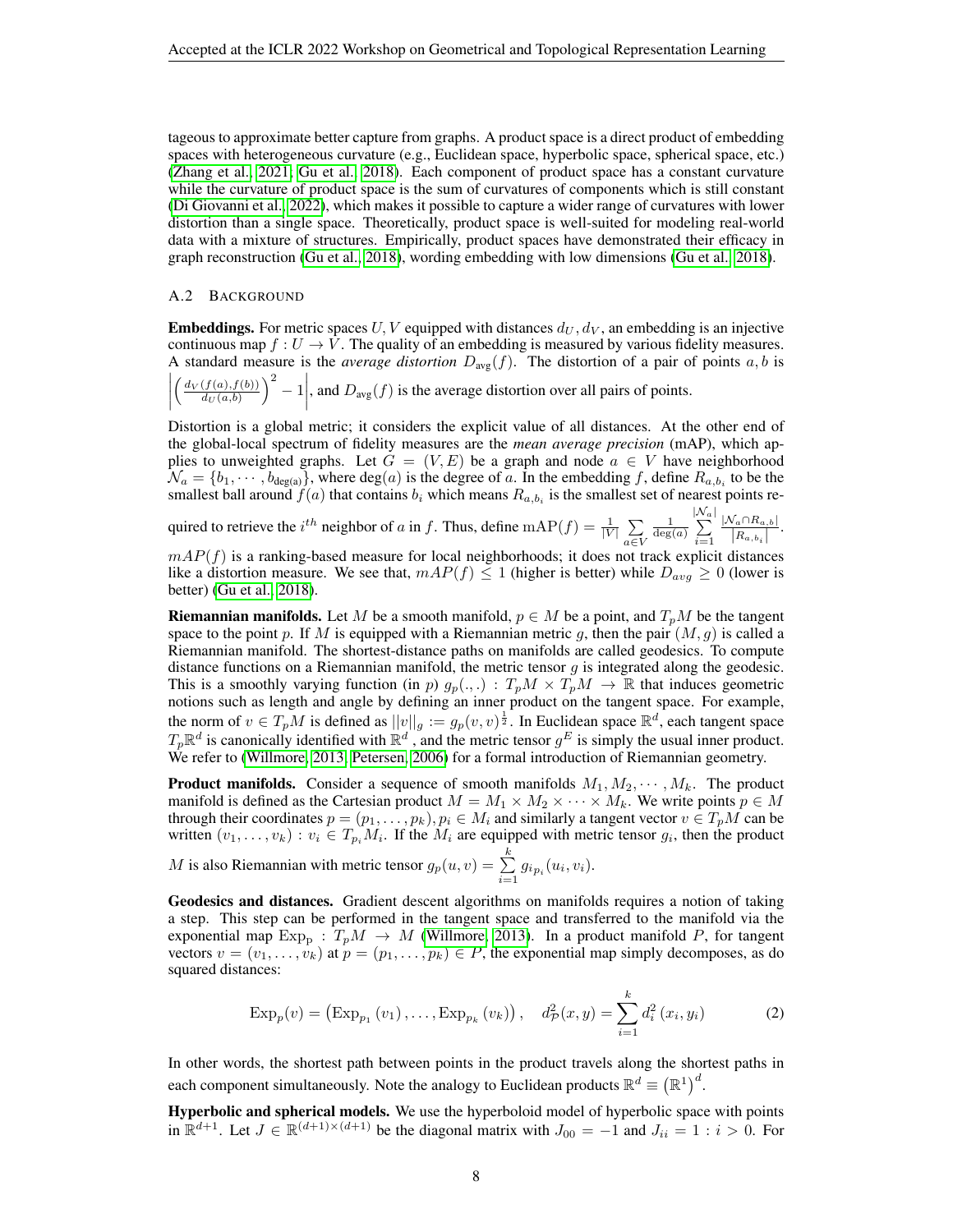$p, q \in \mathbb{R}^{d+1}$ , the Minkowski inner product is  $\langle p, q \rangle_* := p^T J q = -p_0 q_0 + p_1 q_1 + \ldots + p_d q_d$ , and the corresponding norm is  $||p||_* = \langle p, p \rangle_*^{\frac{1}{2}}$ . For any  $K > 0$ , the hyperboloid  $\mathbb{H}_K^d$  is defined as the subset  $\{p \in \mathbb{R}^{d+1} : ||p||_{*} = -K^{1/2}, p_0 > 0\}$ . When the subscript K is omitted, it is taken to be 1. The hyperbolic distance on  $\mathbb{H}^d$  is  $d_H(p,q) = acosh(-\langle p,q \rangle)$  where  $acosh()$  is the inverse hyperbolic cosine function [\(Willmore, 2013;](#page-5-12) [Petersen, 2006\)](#page-5-13).

Similarly, spherical space  $\mathbb{S}_K^d$  is most easily defined when embedded in  $\mathbb{R}^{d+1}$ . The manifold  $\mathbb{S}_K^d$  is defined as the subset  $p \in \mathbb{R}^{d+1}$ :  $||p||_2 = K^{\frac{1}{2}}$ , with metric tensor  $g^S$  is induced by inner product on the tangent space at each point only. The spherical distance on  $\mathbb{S}^d$  is  $d_S\langle p, q \rangle = arccos(\langle p, q \rangle)$ where  $arccos()$  is the inverse cosine function [\(Willmore, 2013;](#page-5-12) [Petersen, 2006\)](#page-5-13).

#### <span id="page-8-0"></span>A.3 WEIGHTED PRODUCT MANIFOLDS AND GRAPH COARSENING.

We aim to obtain the weight for each model which reflects how much the component space contributes to the product of the model spaces. For example, in the case of the Ring of tree dataset which has a lot of tree structures and one ring, we can think that it will be better if we evaluate the score for the hyperbolic model is bigger than the spherical model. In this work, to get the soft weight information for all the spaces, we use the DiffPool [\(Ying et al., 2018\)](#page-5-6) architecture to distill topology information from the graph. Formally, let  $Z = GNN(A, X) \in \mathbb{R}^{n \times d}$  be the output of a GNN module, where  $A \in \mathbb{R}^{n \times \tilde{n}}$  is a graph adjacency matrix. DiffPool defines a strategy to output a new coarsened graph with  $m < n$  nodes and a new weighted adjacency matrix  $A' \in \mathbb{R}^{m \times m}$  and node embeddings  $Z^i \in \mathbb{R}^{m \times d}$ . DiffPool has the interactive property which means that the new coarsen graph can turn to be used as input to another DiffPool layer, and this whole process can be repeated  $L$  times, generating a model with  $L$  GNN layers that operate on a series of coarser and coarser versions of the input graph.

For specific,  $S^{(l)} \in \mathbb{R}^{n_l \times n_{l+1}}$  denotes the cluster assigment matrix at layer *l.*  $S^{(l)}$  gives a soft assignment of each node at layer l to a cluster at the next layer  $l + 1$ . In other words, each row of  $S^{(l)}$  corresponds to one of the  $n_l$  nodes (or clusters) at layer l, and each column of  $S^{(l)}$  corresponds to one of the  $n_{l+1}$  clusters at the next layer  $l + 1$ . In our work, we treat the number of cluster as a hyperparameter and  $n_{l+1} = N$ , where N is the number of components in the product space P. Intuitively, each row of  $S^{(l)}$  shows a soft margin of each node to each each component space in P. At the end, we use a multihead attention pooling to achieve  $w \in \mathbb{R}^N$  which is presented for the average weight of N spaces in  $\mathcal P$  over the  $n_l$  clusters. We refer to [\(Ying et al., 2018\)](#page-5-6) for more information.

#### <span id="page-8-1"></span>A.4 METRIC

We use two common metrics average distortion  $D_{\text{avg}}$ , and mean average precision  $mAP$  to measure the quality of embeddings.

**Distortion measure.** Distortion measure is used to quantify how far an embedding map is from an isometry. Assume we have a set data points  $P = \{p_1, \ldots, p_N\} \subset \mathcal{X}$ . An embedding map  $f : \mathcal{X} \to$ Y is called D-embedding, where  $D > 1$ , and  $d_{\mathcal{X}}(.,.)$  is the distance in the input space (Euclidean or graph distance) and  $d_Y(\cdot, \cdot)$  is the distance in the embedding spaces. The total distortion is defined as:

$$
D_{\text{avg}}(f) := \sum_{1 \le i \le j \le N} \left| \left( \frac{d_Y(f(p_i), f(p_j))}{d_X(p_i, p_j)} \right)^2 - 1 \right| \tag{3}
$$

**Mean average precision.** Mean average precision  $(mAP)$  is used as a local measure of fidelity for embeddings of unweighted graphs. Let  $G = (V, E)$  be a graph and node  $a \in V$  have neighborhood  $N_a = \{b_1, \ldots, b_{deg(a)}\}$  where  $deg(a)$  is the degree of a. In the embedding f, define  $R_{a,b_i}$  to be smallest ball around  $f(a)$  that contains  $b_i$  (that is,  $R_{a,b_i}$  is the smallest set of nearest points required to retrieve the *i*-th neighbor of a in f). The formula of  $mAP$  is:

$$
\text{mAP}(f) = \frac{1}{|V|} \sum_{a \in V} \frac{1}{\text{deg}(a)} \sum_{i=1}^{|N_a|} \frac{|N_a \cap R_{a,b_i}|}{|R_{a,b_i}|}. \tag{4}
$$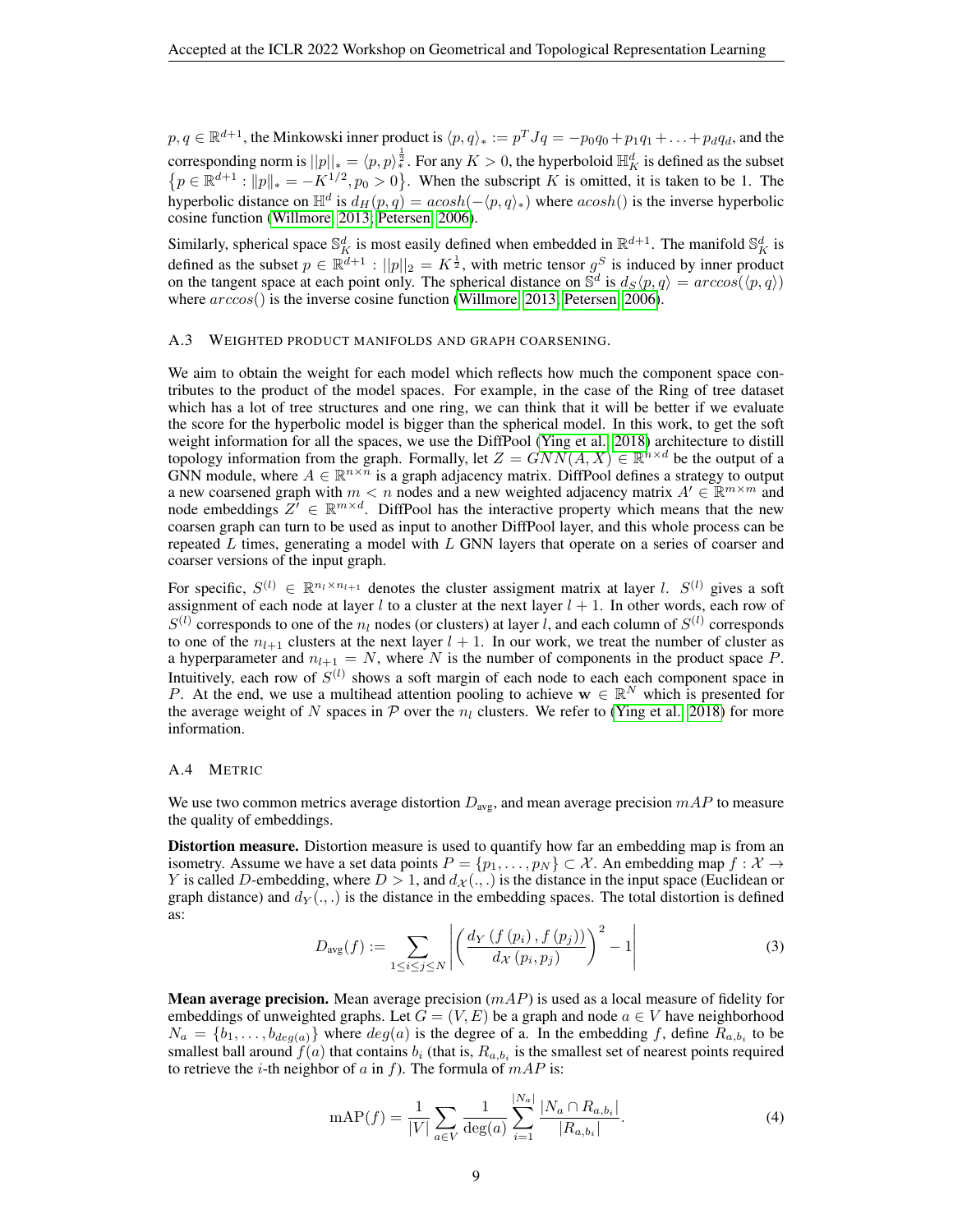| $-1$<br>Dim | Method  | Best model                                                        | Cycle  | <b>Tree</b> | <b>Ring of trees</b> |
|-------------|---------|-------------------------------------------------------------------|--------|-------------|----------------------|
| $d = 3$     | Product |                                                                   |        |             |                      |
|             |         | $\mathbb{H}^2\times\mathbb{S}^1$                                  | 0.11   | 0.055       | 0.0632               |
|             | Ours    |                                                                   |        |             |                      |
|             |         | $w_1\mathbb{H}^2\times w_2\mathbb{S}^1$                           | 0.104  | 0.051       | 0.058                |
|             |         | $w_1\mathbb{H}^1\times w_2\mathbb{S}^2$                           | 0.116  | 0.046       | 0.0514               |
| $d = 5$     | Product |                                                                   |        |             |                      |
|             |         | $\mathbb{H}^2 \times \mathbb{S}^3$                                | 0.115  | 0.07        | 0.052                |
|             |         | $\mathbb{H}^2 \times \mathbb{S}^2 \times \mathbb{E}$              | 0.12   | 0.092       | 0.047                |
|             | Ours    |                                                                   |        |             |                      |
|             |         | $w_1\mathbb{H}^2\times w_2\mathbb{S}^3$                           | 0.11   | 0.058       | 0.054                |
|             |         | $w_1\mathbb{H}^2\times w_2\mathbb{S}^2\times w_3\mathbb{E}$       | 0.095  | 0.086       | 0.0414               |
| $d = 10$    | Product |                                                                   |        |             |                      |
|             |         | $\mathbb{H}^5 \times \mathbb{S}^5$                                | 0.194  | 0.254       | 0.0958               |
|             |         |                                                                   | 0.2176 | 0.211       | 0.0885               |
|             | Ours    |                                                                   |        |             |                      |
|             |         | $w(\mathbb{S}^5)^2$<br>$w_1 \mathbb{H}^5 \times w_2 \mathbb{S}^5$ | 0.1602 | 0.231       | 0.089                |
|             |         |                                                                   | 0.1691 | 0.1985      | 0.0823               |

Table 5: Distortion measure on synthetic datasets (lower is better). Best results from Product space method [\(Gu et al., 2018\)](#page-4-4) are underlined, while our best results are boldfaced.  $w<sub>i</sub>$ 's are learnable weights depended on input data.

Table 6: Distortion measure of single space on synthetic datasets (lower is better).

| Dim      | Model             | Cycle             | Tree        | <b>Ring of trees</b> |
|----------|-------------------|-------------------|-------------|----------------------|
|          |                   | $= 40$            | $ V  = 40$  | $=40$                |
|          |                   | $E\vert$<br>$=40$ | $=$ 39<br>E | E<br>$=40$           |
| $d = 3$  |                   |                   |             |                      |
|          | $\mathbb{H}^3$    | 0.163             | 0.0461      | 0.0896               |
|          | $\mathbb{E}^3$    | 0.106             | 0.149       | 0.0989               |
|          | $\mathbb{S}^3$    | 0.009             | 0.16        | 0.11                 |
| $d = 5$  |                   |                   |             |                      |
|          | H <sup>5</sup>    | 0.132             | 0.042       | 0.09                 |
|          | $\mathbb{E}^5$    | 0.095             | 0.186       | 0.093                |
|          | $\mathbb{S}^5$    | 0.011             | 0.14        | 0.13                 |
| $d = 10$ |                   |                   |             |                      |
|          | $\mathbb{H}^{10}$ | 0.275             | 0.098       | 0.1104               |
|          | $\mathbb{E}^{10}$ | 0.236             | 0.1968      | 0.103                |
|          | $\mathbb{S}^{10}$ | 0.114             | 0.1769      | 0.1463               |

 $mAP(f)$  is a ranking-based measure for local neighborhoods; it does not track explicit distances like a distortion measure.

### A.5 PARAMETER SETTINGS

We choose the best parameters for each model. Several hyper-parameters having a major impact on the models are lr (learning rate);  $\lambda$  (to balance the influence of auxiliary loss). We run 500 epochs and 5000 epochs with the synthetic and benchmark datasets respectively. We turn hyper-parameters with  $lr$  in  $\{0.001, 0.003, 0.005, 0.01\}$  for Cities and three synthetic graphs.  $lr$  is searched in the range  $\{1, 3, 5, 10\}$  with the remaining dataset.  $\lambda$  is searched in range  $\{0.5, 1, 1.5, 2, 3\}$ . The tuning process gives us  $lr = 0.005$  for Cities graph,  $lr = 0.01$  for the three synthetic graphs, and  $lr = 5$  for the two remaining benchmark datasets. We choose  $\lambda = 1.5$  for the best distortion. In the weighted module, we use DiffPool with two GraphSAGE [\(Hamilton et al., 2017\)](#page-4-12) pooling layers.

A.6 ADDITIONAL EXPERIMENTAL RESULTS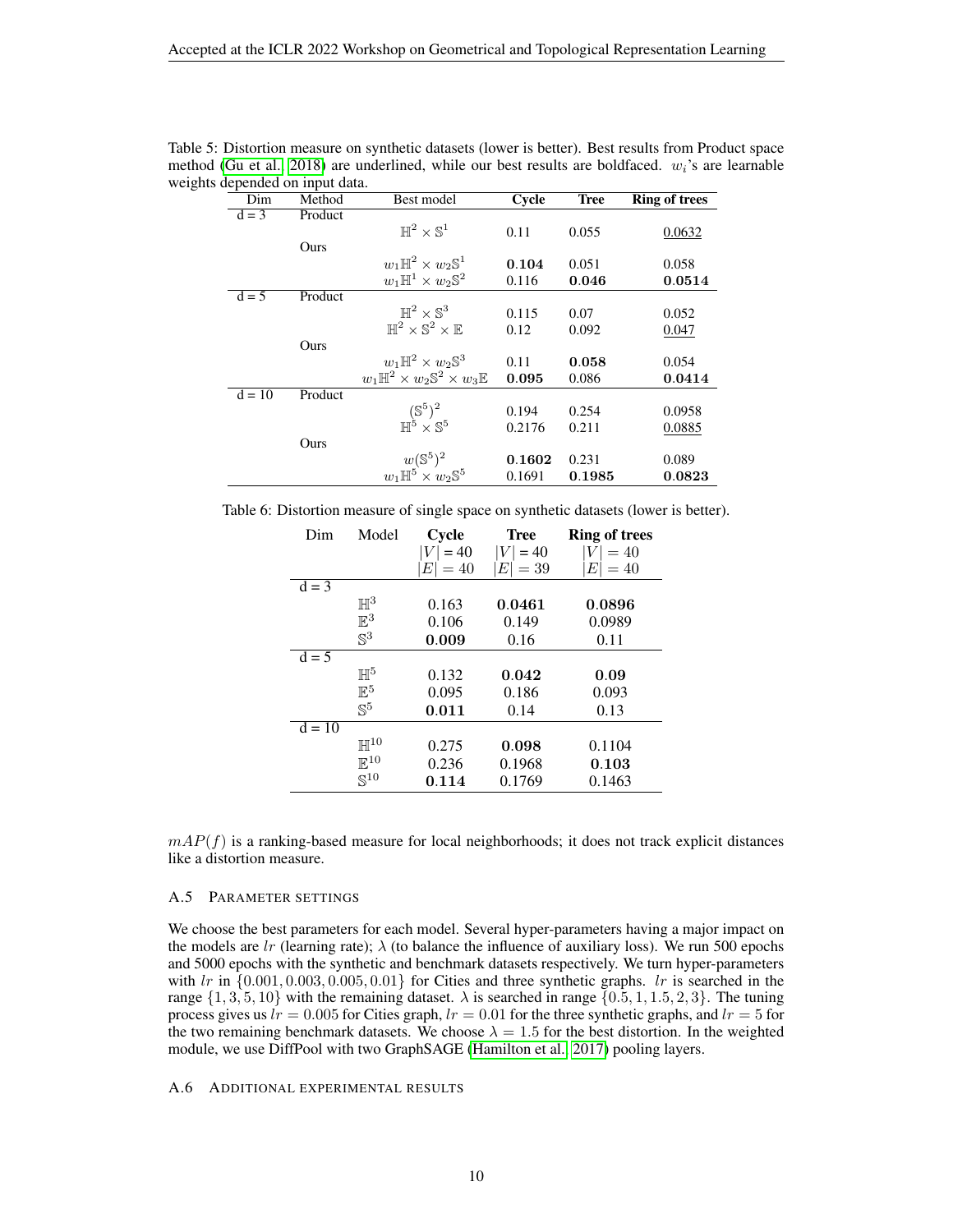| Dim      | Method  | Models                                                                                                  | Cycle       | Tree        | Ring of trees |
|----------|---------|---------------------------------------------------------------------------------------------------------|-------------|-------------|---------------|
| $d = 3$  | Product |                                                                                                         |             |             |               |
|          |         | $\mathbb{H}^2\times\mathbb{S}^1$                                                                        | 0.11        | 0.055       | 0.0632        |
|          | Ours    |                                                                                                         |             |             |               |
|          |         | $w_1\mathbb{H}^2\times w_2\mathbb{S}^1$                                                                 | 0.104       | 0.051       | 0.058         |
|          |         |                                                                                                         | $(+5.4\%)$  |             |               |
|          |         | $w_1\mathbb{H}^1\times w_2\mathbb{S}^2$                                                                 | 0.116       | 0.046       | 0.0514        |
|          |         |                                                                                                         |             | $(+16.3\%)$ | $(+18.6\%)$   |
| $d = 5$  | Product |                                                                                                         |             |             |               |
|          |         | $\mathbb{H}^3 \times \mathbb{S}^2$                                                                      | 0.124       | 0.06        | 0.054         |
|          |         | $\mathbb{H}^2 \times \mathbb{S}^3$                                                                      | 0.115       | 0.07        | 0.052         |
|          |         | $\mathbb{H}^2 \times \mathbb{S}^2 \times \mathbb{E}$                                                    | 0.12        | 0.092       | 0.047         |
|          | Ours    |                                                                                                         |             |             |               |
|          |         | $w_1\mathbb{H}^3\times w_2\mathbb{S}^2$                                                                 | 0.102       | 0.068       | 0.05          |
|          |         | $w_1\mathbb{H}^2\times w_2\mathbb{S}^3$                                                                 | 0.11        | 0.058       | 0.054         |
|          |         |                                                                                                         |             | $(+3.3\%)$  |               |
|          |         | $w_1\mathbb{H}^2\times w_2\mathbb{S}^2\times w_3\mathbb{E}$                                             | 0.095       | 0.086       | 0.0414        |
|          |         |                                                                                                         | $(+17.3%)$  |             | $(+11.9\%)$   |
| $d = 10$ | Product |                                                                                                         |             |             |               |
|          |         |                                                                                                         | 0.221       | 0.223       | 0.0932        |
|          |         | $\begin{array}{c} (\mathbb{H}^5)^2 \\ (\mathbb{S}^5)^2 \\ \mathbb{H}^5 \times \mathbb{S}^5 \end{array}$ | 0.194       | 0.254       | 0.0958        |
|          |         |                                                                                                         | 0.2176      | 0.211       | 0.0885        |
|          | Ours    |                                                                                                         |             |             |               |
|          |         | $(\mathbf{w}\mathbb{S}^5)^2$                                                                            | 0.1602      | 0.231       | 0.089         |
|          |         |                                                                                                         | $(+17.4\%)$ |             |               |
|          |         | $w_1\mathbb{H}^5\times w_2\mathbb{S}^5$                                                                 | 0.1691      | 0.1985      | 0.0823        |
|          |         |                                                                                                         |             | $(+5.9\%)$  | $(+7%)$       |

Table 7: Distortion measure on synthetic datasets (lower is better).  $w_i$  are learnable weights depended on input data.

Table 8: Statistics of all three benchmark datasets.

| Dataset       | Number of nodes $( V )$ | Number of edges $( E )$ |
|---------------|-------------------------|-------------------------|
| $Cs$ PhDs     | 1025                    | 1043                    |
| Power         | 4941                    | 6594                    |
| <b>Cities</b> | 312                     | 48.516                  |

Table 9: Distortion and mAP of models with single embedding space on benchmark datasets ( $D_{\text{avg}}$ : lower is better; mAP: higher is better).

| Dim       | Model              | $\overline{Cs}$ PhDs |        |                  | Power  |                  | <b>Cities</b> |  |  |
|-----------|--------------------|----------------------|--------|------------------|--------|------------------|---------------|--|--|
|           |                    | $D_{\text{avg}}$     | mAP    | $D_{\text{avg}}$ | mAP    | $D_{\text{avg}}$ | mAP           |  |  |
| $d = 10$  |                    |                      |        |                  |        |                  |               |  |  |
|           | $\mathbb{H}^{10}$  | 0.0502               | 0.9310 | 0.0388           | 0.8442 | 0.0938           | 0.814         |  |  |
|           | $\mathbb{E}^{10}$  | 0.0543               | 0.8691 | 0.0917           | 0.8860 | 0.0753           | 0.843         |  |  |
|           | $\mathbb{S}^{10}$  | 0.0569               | 0.8329 | 0.0500           | 0.7952 | 0.0613           | 0.8513        |  |  |
| $d = 50$  |                    |                      |        |                  |        |                  |               |  |  |
|           | $\mathbb{H}^{50}$  | 0.091                | 0.881  | 0.0531           | 0.845  | 0.0732           | 0.832         |  |  |
|           | $\mathbb{E}^{50}$  | 0.097                | 0.842  | 0.0752           | 0.821  | 0.062            | 0.853         |  |  |
|           | $\mathbb{S}^{50}$  | 0.112                | 0.812  | 0.0623           | 0.823  | 0.0623           | 0.879         |  |  |
| $d = 100$ |                    |                      |        |                  |        |                  |               |  |  |
|           | $\mathbb{H}^{100}$ | 0.16                 | 0.82   | 0.091            | 0.792  | 0.124            | 0.798         |  |  |
|           | $\mathbb{E}^{100}$ | 0.057                | 0.889  | 0.112            | 0.784  | 0.112            | 0.802         |  |  |
|           | $\mathbb{S}^{100}$ | 0.125                | 0.853  | 0.095            | 0.812  | 0.098            | 0.8103        |  |  |